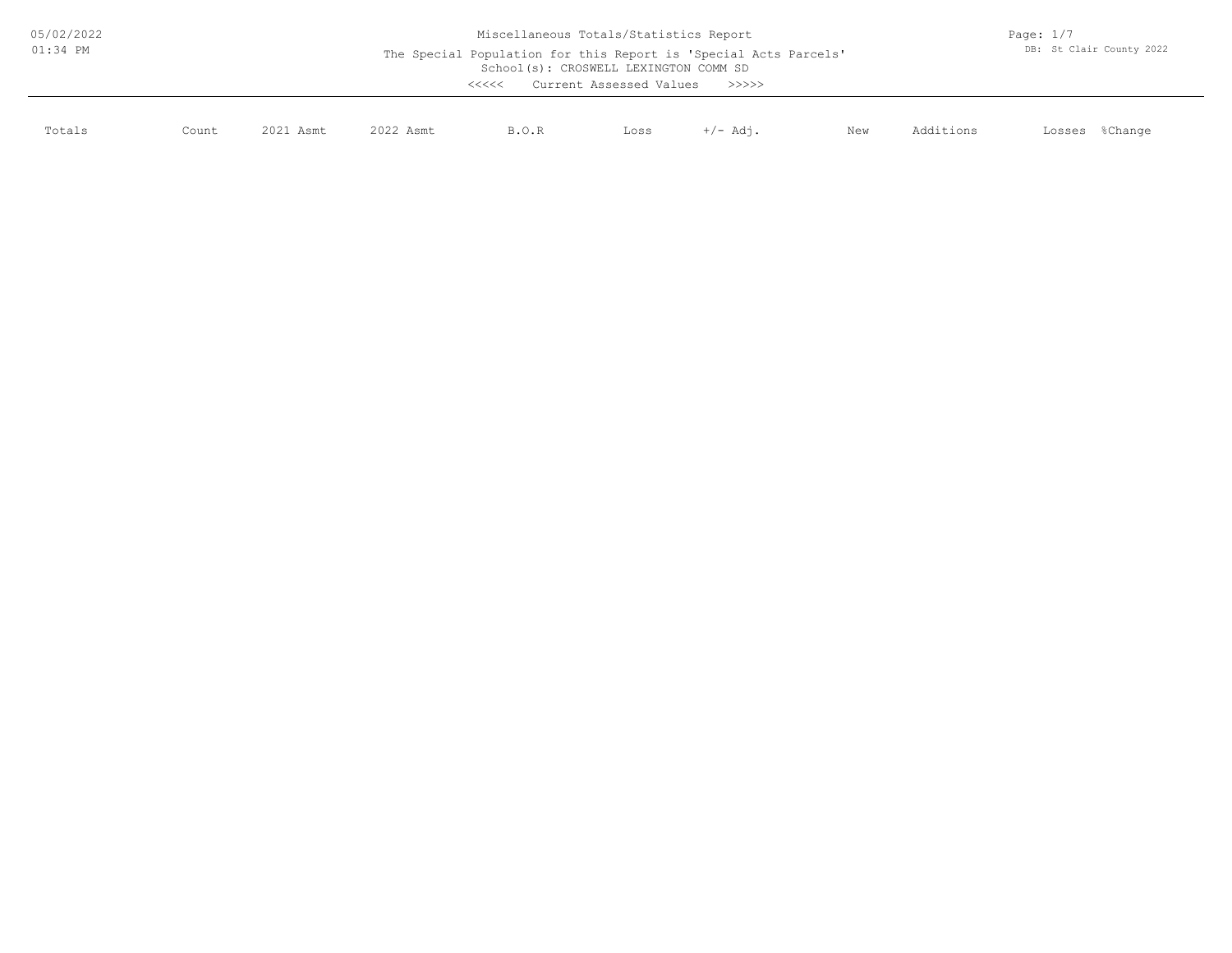| 05/02/2022<br>$01:34$ PM |       | Miscellaneous Totals/Statistics Report<br>The Special Population for this Report is 'Special Acts Parcels'<br>School(s): CROSWELL LEXINGTON COMM SD<br>S.E.V., Taxable and Capped Values<br>>>>>><br><<<< |         |          |          |         |          |         | Page: $2/7$<br>DB: St Clair County 2022 |           |  |
|--------------------------|-------|-----------------------------------------------------------------------------------------------------------------------------------------------------------------------------------------------------------|---------|----------|----------|---------|----------|---------|-----------------------------------------|-----------|--|
| Totals                   | Count | 2021 SEV                                                                                                                                                                                                  | Fin SEV | 2022 SEV | 2021 Tax | Fin Tax | 2022 Tax | BOR Tax | 2022 Cap                                | 2022 MCAP |  |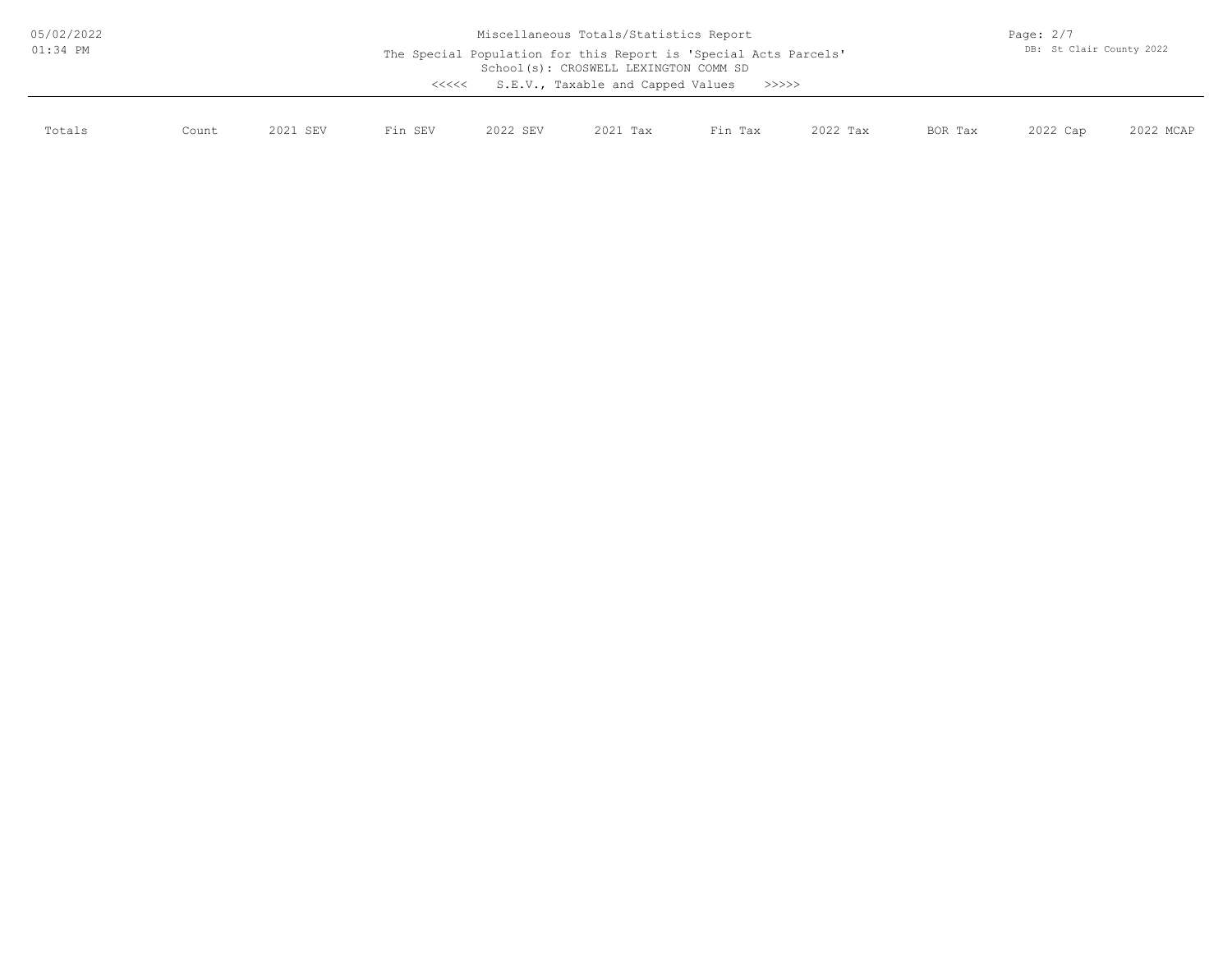| 05/02/2022<br>$01:34$ PM |       | Miscellaneous Totals/Statistics Report<br>The Special Population for this Report is 'Special Acts Parcels'<br>School(s): CROSWELL LEXINGTON COMM SD |                      |              |                  |                                       |                       |                  |                      |  |
|--------------------------|-------|-----------------------------------------------------------------------------------------------------------------------------------------------------|----------------------|--------------|------------------|---------------------------------------|-----------------------|------------------|----------------------|--|
|                          |       |                                                                                                                                                     |                      | $\prec$ <<<< |                  | PRE/MBT Percentage Times S.E.V. >>>>> |                       |                  |                      |  |
| Totals                   | Count | 2021 ORIG<br>PRE                                                                                                                                    | 2021 ORIG<br>Non-PRE | Final PRE    | Final<br>Non-PRE | W/O Winter<br>PRE                     | W/O Winter<br>Non-PRE | 2022 ORIG<br>PRE | 2022 ORIG<br>Non-PRE |  |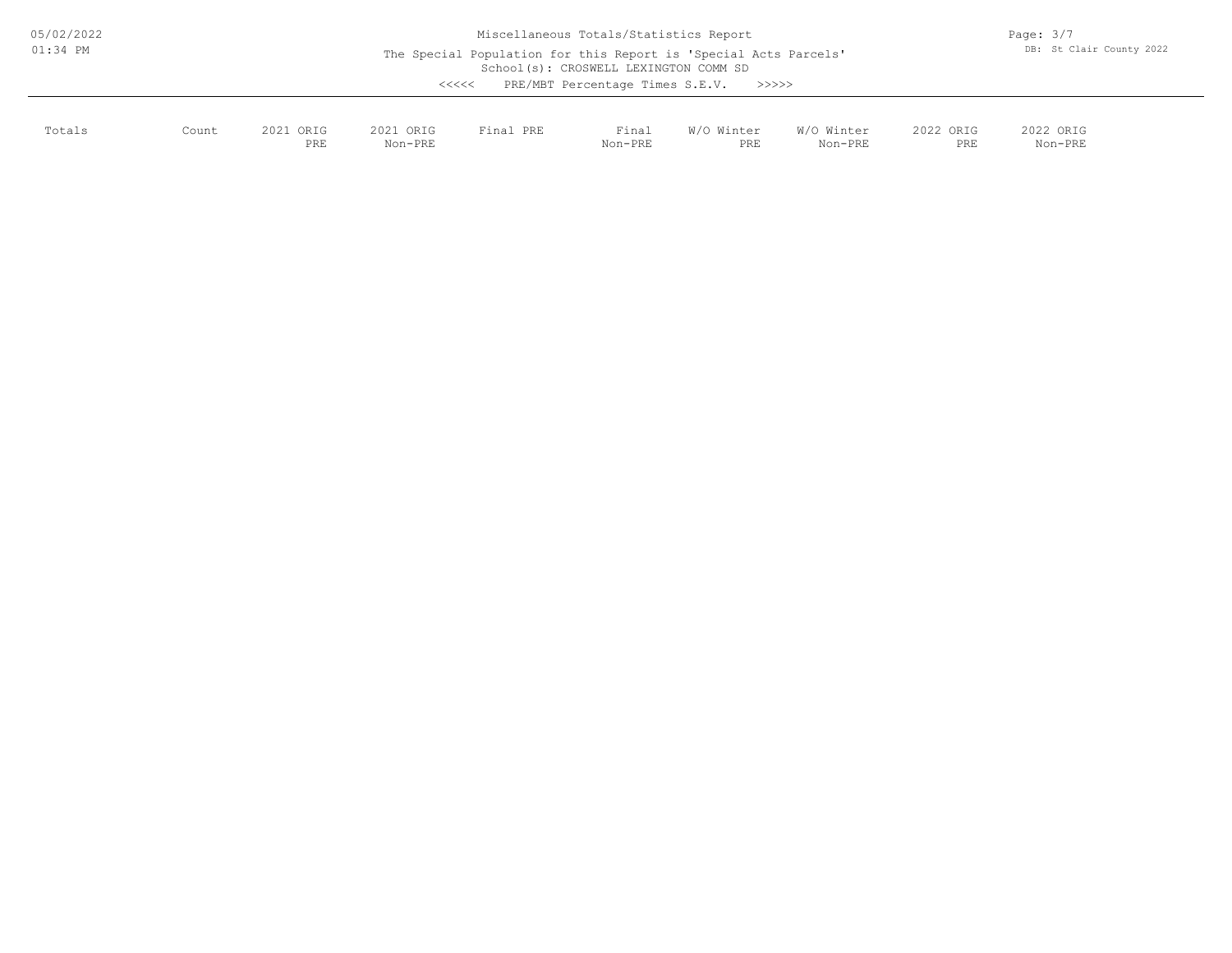| 05/02/2022<br>$01:34$ PM |       | Miscellaneous Totals/Statistics Report<br>The Special Population for this Report is 'Special Acts Parcels'<br>School(s): CROSWELL LEXINGTON COMM SD<br>PRE/MBT Percentage Times Taxable<br>>>>>><br><<<< |                      |           |                  |                   |                       |                  |                      | Page: $4/7$<br>DB: St Clair County 2022 |  |
|--------------------------|-------|----------------------------------------------------------------------------------------------------------------------------------------------------------------------------------------------------------|----------------------|-----------|------------------|-------------------|-----------------------|------------------|----------------------|-----------------------------------------|--|
| Totals                   | Count | 2021 ORIG<br>PRE                                                                                                                                                                                         | 2021 ORIG<br>Non-PRE | Final PRE | Final<br>Non-PRE | W/O Winter<br>PRE | W/O Winter<br>Non-PRE | 2022 ORIG<br>PRE | 2022 ORIG<br>Non-PRE |                                         |  |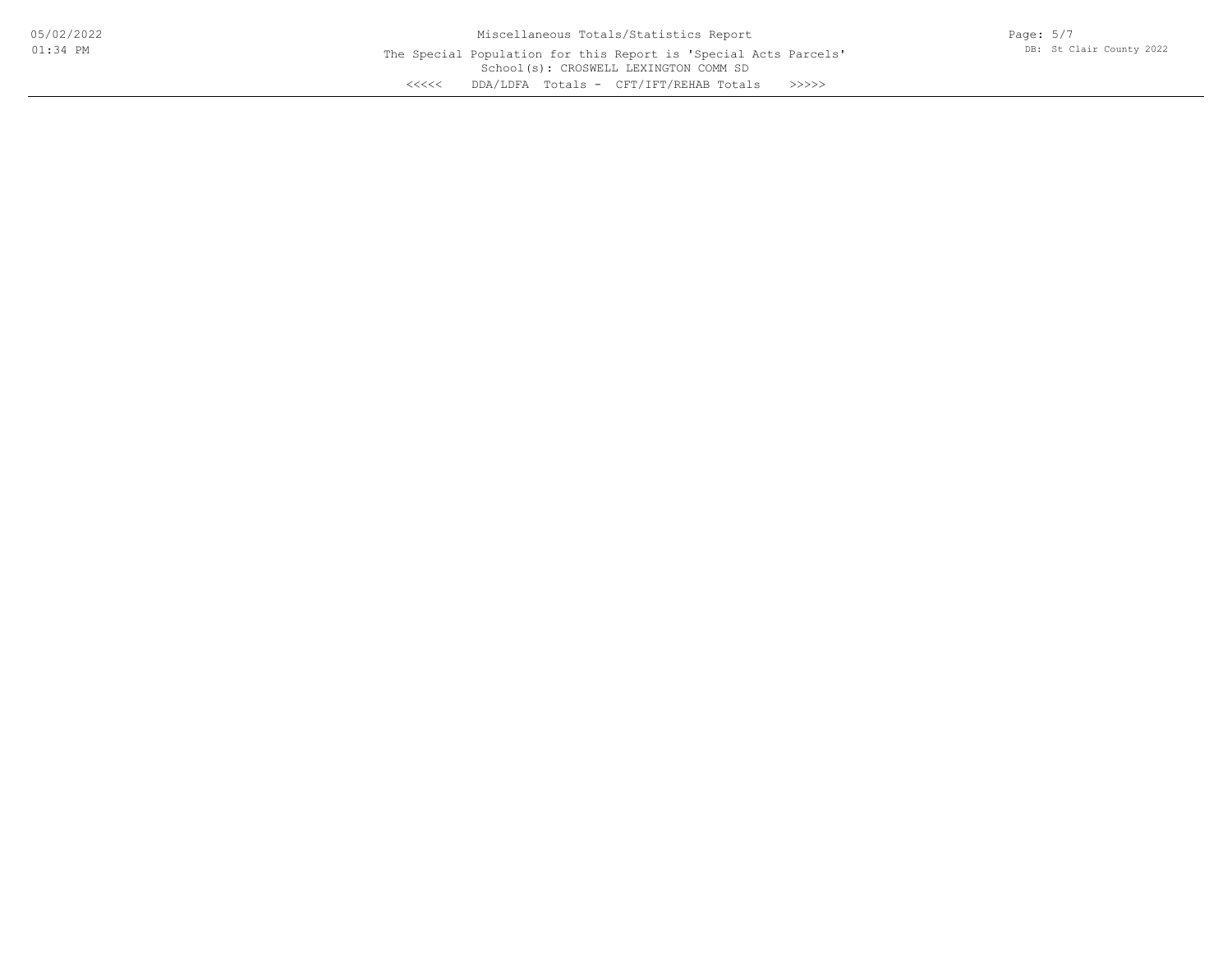## School(s): CROSWELL LEXINGTON COMM SD The Special Population for this Report is 'Special Acts Parcels'